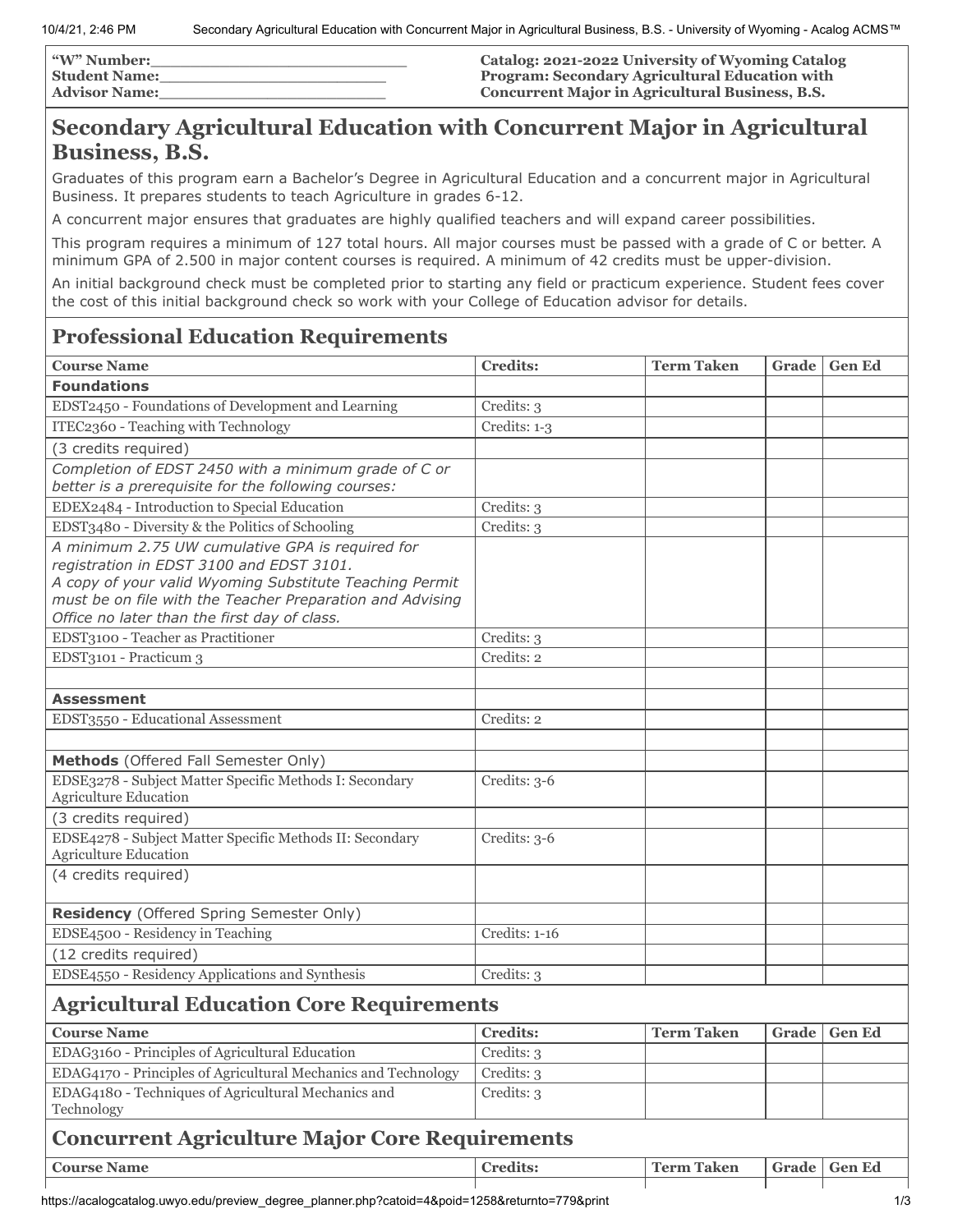#### 10/4/21, 2:46 PM Secondary Agricultural Education with Concurrent Major in Agricultural Business, B.S. - University of Wyoming - Acalog ACMS™

| AECL1000 - Agroecology                                | Credits: 4      |                   |       |               |  |
|-------------------------------------------------------|-----------------|-------------------|-------|---------------|--|
|                                                       |                 |                   |       |               |  |
| Choose one:                                           |                 |                   |       |               |  |
| AGEC1020 - Principles of Microeconomics               | Credits: 3      |                   |       |               |  |
| <b>OR</b>                                             |                 |                   |       |               |  |
| ECON1020 - Principles of Microeconomics               | Credits: 3      |                   |       |               |  |
|                                                       |                 |                   |       |               |  |
| ANSC <sub>1010</sub> - Introduction to Animal Science | Credits: 4      |                   |       |               |  |
| ANSC2020 - Feeds and Feeding                          | Credits: 4      |                   |       |               |  |
| PLNT2025 - Horticultural Science                      | Credits: 3      |                   |       |               |  |
| PLNT2026 - Horticultural Sciences Laboratory          | Credits: 1      |                   |       |               |  |
| REWM2000 - Principles of Rangeland Management         | Credits: 3      |                   |       |               |  |
| SOIL2010 - Introduction to Soil Science               | Credits: 4      |                   |       |               |  |
| <b>Major Related Science Courses</b>                  |                 |                   |       |               |  |
| <b>Course Name</b>                                    | <b>Credits:</b> | <b>Term Taken</b> | Grade | <b>Gen Ed</b> |  |
| LIFE1010 - General Biology                            | Credits: 4      |                   |       |               |  |
|                                                       |                 |                   |       |               |  |
| Choose one:                                           |                 |                   |       |               |  |
| LIFE2022 - Animal Biology                             | Credits: 4      |                   |       |               |  |
| $\sim$ $\sim$                                         |                 |                   |       |               |  |

| Creans: 4  |  |
|------------|--|
|            |  |
| Credits: 4 |  |
|            |  |
|            |  |
| Credits: 4 |  |
|            |  |
| Credits: 4 |  |
|            |  |

# **Agricultural Business Core Requirements**

| <b>Course Name</b>                            | <b>Credits:</b> | <b>Term Taken</b> | Grade | <b>Gen Ed</b> |
|-----------------------------------------------|-----------------|-------------------|-------|---------------|
| AGEC2020 - Farm and Ranch Business Management | Credits: 4      |                   |       |               |
| AGEC4060 - Agribusiness Management            | Credits: 3      |                   |       |               |
| AGEC4050 - Agribusiness Marketing             | Credits: 3      |                   |       |               |
| AGEC4500 - Agricultural Finance               | Credits: 3      |                   |       |               |
| ECON3020 - Intermediate Microeconomics        | Credits: 3      |                   |       |               |
| MATH2350 - Business Calculus                  | Credits: 4      |                   |       |               |
| Electives. Credits: 6                         |                 |                   |       |               |

### **Endorsement in Secondary Biology Education option**

Students can seek an endorsement in Secondary Biology Education. The required courses are:

| <b>Course Name</b>                                                                                                                                                                                                                | <b>Credits:</b> | <b>Term Taken</b> | Grade | <b>Gen Ed</b> |
|-----------------------------------------------------------------------------------------------------------------------------------------------------------------------------------------------------------------------------------|-----------------|-------------------|-------|---------------|
| Choose one:                                                                                                                                                                                                                       |                 |                   |       |               |
| MICR2021 - General Microbiology                                                                                                                                                                                                   | Credits: 4      |                   |       |               |
| <b>OR</b>                                                                                                                                                                                                                         |                 |                   |       |               |
| MOLB2021 - General Microbiology                                                                                                                                                                                                   | Credits: 4      |                   |       |               |
|                                                                                                                                                                                                                                   |                 |                   |       |               |
| Choose one:                                                                                                                                                                                                                       |                 |                   |       |               |
| LIFE3050 - Genetics                                                                                                                                                                                                               | Credits: 4      |                   |       |               |
| <b>OR</b>                                                                                                                                                                                                                         |                 |                   |       |               |
| LIFE3500 - Evolutionary Biology                                                                                                                                                                                                   | Credits: 3      |                   |       |               |
|                                                                                                                                                                                                                                   |                 |                   |       |               |
| LIFE3400 - General Ecology                                                                                                                                                                                                        | Credits: 3      |                   |       |               |
| EDSE4279 - Subject Matter Specific Methods II: Biological Science<br>Methods for Agricultural Education Majors May be substituted<br>with EDSE 3275 Subject Matter Specific Methods I: Secondary<br>Science Education Credits: 3. | Credits: 3      |                   |       |               |
|                                                                                                                                                                                                                                   |                 |                   |       |               |